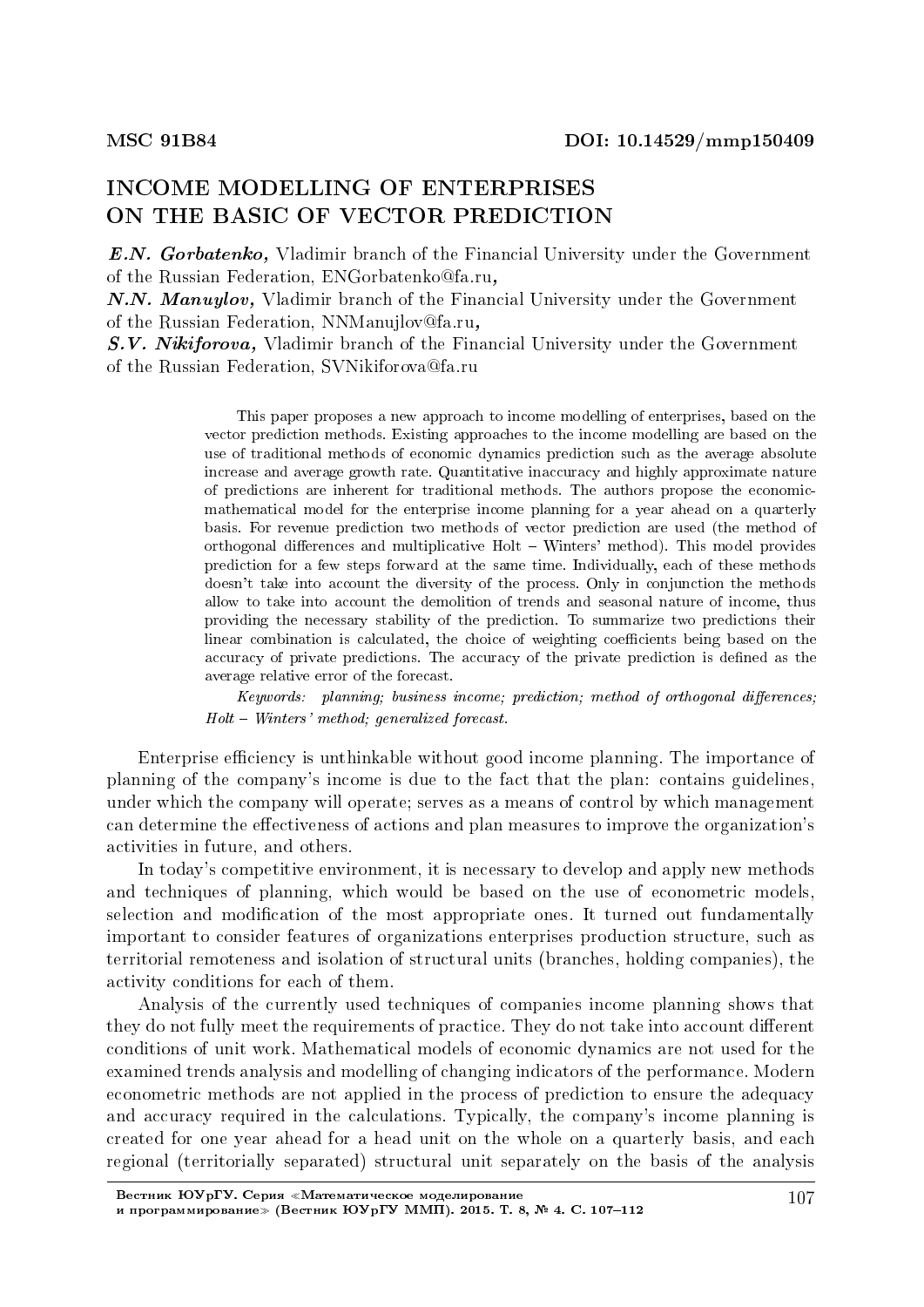and identification of trends in the growth and decline of income. Traditionally, planning approach is based on revenue prediction by means of the methods of the average absolute increase or average growth rate with the use of statistical data for the preceding three years. These prediction methods are attractive because of its simplicity, but they give good results only if previously prevailing trend of increasing or decreasing incomes is saved. If the trend change is reversed, you cannot use the method of progress in indicators forecasting and planning for future performance. It is important to identify the signs of trend change as early as possible, as well as to take into account seasonal fluctuations of income and other factors. This confirms the need to improve methods of revenue planning, using the data for more than 3 years and modern methods of adaptive prediction.

For the construction of economic and mathematical model formulation of the problem it is necessary to consider the problem of the company's income planning for the year ahead on a quarterly basis due to the type of income. The task of income planning is stated as follows: it is necessary to calculate the revenue targets for the business units for a year ahead on a quarterly basis and for certain types of income, taking into account the factors affecting them.

To realize planning we must take into account the background of the process and carry out its prediction. In this case, the original data is a matrix of quarterly business income indicators for the previous 4 years in size  $(16,m)$ , where  $m$  – number of income types. It is necessary to construct a matrix of income prediction by size (4,*m*) for the next year (quarterly and due to the articles of income).

To solve this problem, we divide the original matrix (16,*m*) to *m* 16-dimensional vectors. These vectors form *m* of time series and for each of them it is necessary to predict 4 steps forward.

For predicting methods we use the vector prediction [1, 2], i.e., methods to obtain the prediction together with a few steps forward. These methods include: a method of orthogonal differences and multiplicative Holt – Winters' method.

The accuracy of the Holt – Winters' model depends on three smoothing parameters  $\alpha_1$ ,  $\alpha_2$ ,  $\alpha_3$ . Winters offers to find the values of these parameters experimentally by asking the net values of these parameters. The standard deviation of error appears as a criterion of comparison. The authors propose a solution to the problem of optimizing the parameters. Winters offers to find the values of these parameters experimentally by asking the net values of these parameters. The standard deviation of error appears as a criterion of comparison. The authors propose a solution to the problem of optimizing the parameters.

Forecast due to Holt – Winters' model is as follows. Building a model for a sample of *N* observations ( $N = mn$ , where  $n -$  number of periods, a  $m -$  number of values in the same period) is carried out in two stages.

At the first stage linear model  $Z = a_0 + b_0 t$  is formulated. Furthermore, seasonality factors are calculated for the next stage:

$$
F_k^0 = \frac{\frac{Y_k}{Z+k} + \frac{Y_{k+4}}{Z_{k+4}}}{2}, \quad k = 1, 2, 3, 4,
$$

where  $Y_k$  – actual time series levels,  $Z_k$  – calculated values of time series obtained by the linear model.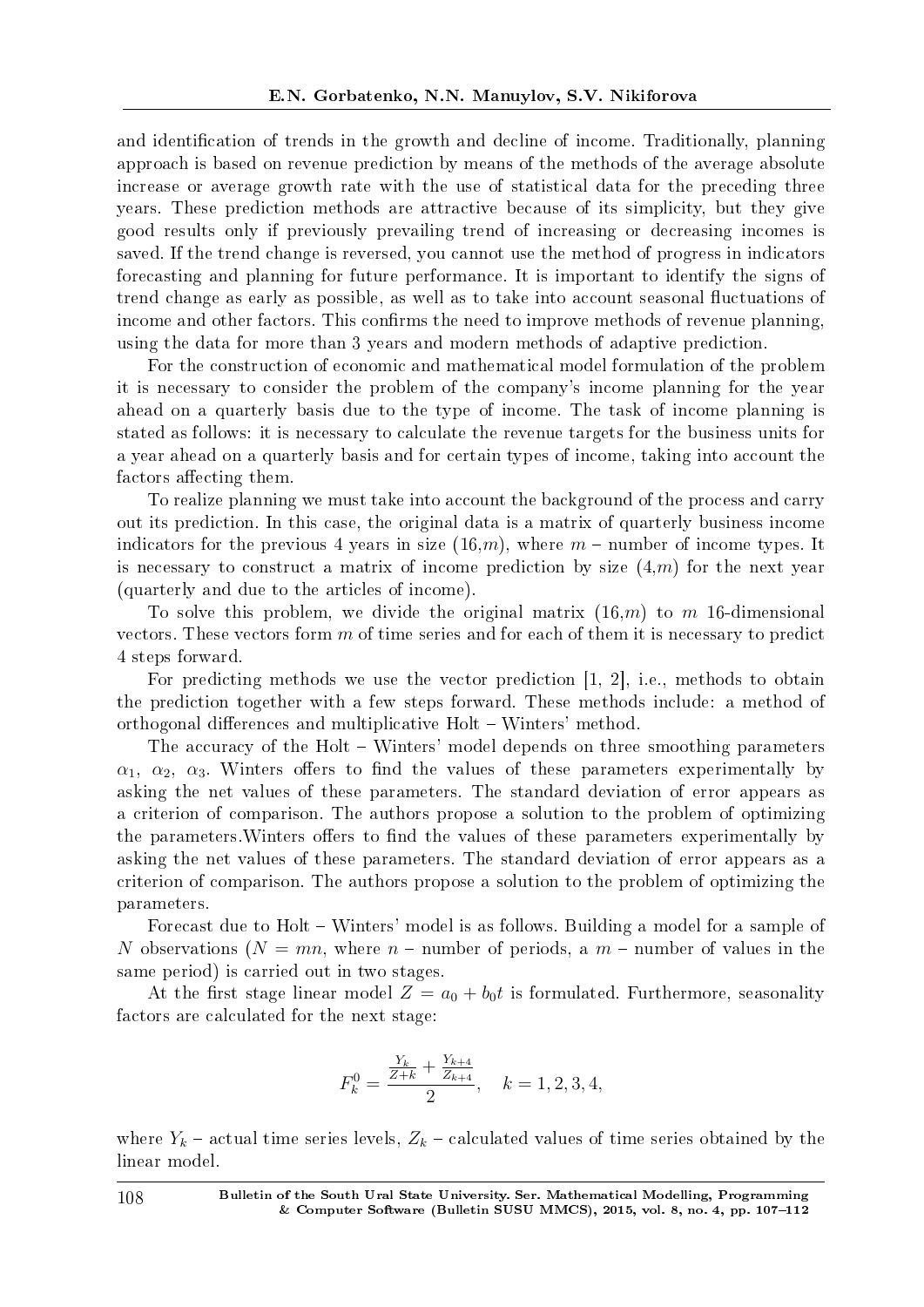At the second stage for each period with the number  $i = 1, 2, ..., n$  and smoothing parameters  $\alpha_1$ ,  $\alpha_2$ ,  $\alpha_3$  are computed

1) variables model coefficients  $\{A_k^i\}, \{B_k^i\};$ 

2) seasonal coefficients  ${F<sub>k</sub><sup>i</sup>}$  for the next period;

3) calculated values of  $\{Y_p^i(k)\}\;$ , generating by the found model coefficients and seasonal coefficient the previous step. So, to calculation  $i = 1, 2, ..., n$  is held by the formulas:

$$
A_{k}^{i} = \alpha_{1} y_{k} / F_{k}^{i-1} + (1 - \alpha_{1}) \left( A_{k}^{i-1} + B_{k}^{i-1} \right),
$$
  
\n
$$
A_{k}^{0} = a_{0},
$$
  
\n
$$
B_{k}^{0} = b_{0},
$$
  
\n
$$
B_{k}^{i} = \alpha_{3} \left( A_{k}^{i} - A_{k}^{i-1} \right) + (1 - \alpha_{3}) B_{k}^{i-1},
$$
  
\n
$$
F_{k}^{i} = \alpha_{2} y_{k} / A_{k}^{i} + (1 - \alpha_{2}) F_{k}^{i-1},
$$
  
\n
$$
Y_{p}^{i}(k) = \left( A_{k}^{i} + k B_{k}^{i} \right) F_{k}^{i-1}.
$$
  
\n(1)

Values prediction for the next  $(n + 1)$ -th period is held by the formulas:

$$
Y_p^{n+1}(k) = (A_k^n + kB_k^n) F_k^n, \quad k = 1, 2, 3, 4.
$$

The accuracy of this model is estimated on average relative error

$$
\bar{E} = \frac{1}{N} \sum_{k=1}^{N} \frac{|Y_k - Y_p(k)|}{Y_k}.
$$
\n(2)

The task is to find the optimal values of the parameters  $\alpha_1$ ,  $\alpha_2$ ,  $\alpha_3$ , minimizes the average relative error  $(2)$  under constraints  $(1)$ . You can solve this problem by the method of coordinate descent.

To do this sequentially minimizing of the cost function (2) for each parameter separately, subject to constraints is carried out  $(1)$ . Calculation scheme is as follows:

1) arbitrary values of the parameters  $\alpha_1$ ,  $\alpha_2$ ,  $\alpha_3$  in the interval from 0 to 1 are fixed; 2) the function (2) in the variable  $\alpha_1$  is minimizing.

3) optimum value  $\alpha_1^*$  is stored;

4) the function (2) in the variable  $\alpha_2$  at  $\alpha_1 = \alpha_1^*$  is minimizing;

- 5) optimum value  $\alpha_2^*$  is stored;
- 6) the function (2) in the variable  $\alpha_3$  at  $\alpha_1 = \alpha_1^*$ ,  $\alpha_2 = \alpha_2^*$  is minimizing;
- 7) optimum value  $\alpha_3^*$  is stored.

As in items  $2$ ,  $4$ ,  $6$ ) optimal control problems are obtained again, but simpler than the original problem, then each of the resulting problem is solved by calculation of  $(1)$  and function  $(2)$  on the steps to the corresponding parameter in the range from 0 to 1.

As a result  $\alpha_1^*, \alpha_2^*, \alpha_3^*$  will be found minimizing the cost function (2) subject to the constraints  $(1)$ .

Let's consider a generalization of the method of orthogonal differences [2] for seasonal processes for four periods. Suppose there are time series of quarterly values for four years  $(Tab. 1)$ .

Superscript values of the  $y_i^j$  means the number of years, and the bottom – the quarter. The first difference in the two orthogonal directions is calculated. The first direction  $-$  the first differences in columns (Tab. 2).

In table 2 the first line  $\{v_i^1\}$  – the result of subtracting from the second row of the first original series; the second line  $\{v_i^2\}$  – the result of subtracting from the third row of the second original series, ie, value  $v_i^j$  are calculated according to the formula  $v_i^j = y_i^{j+1} - y_i^j$ .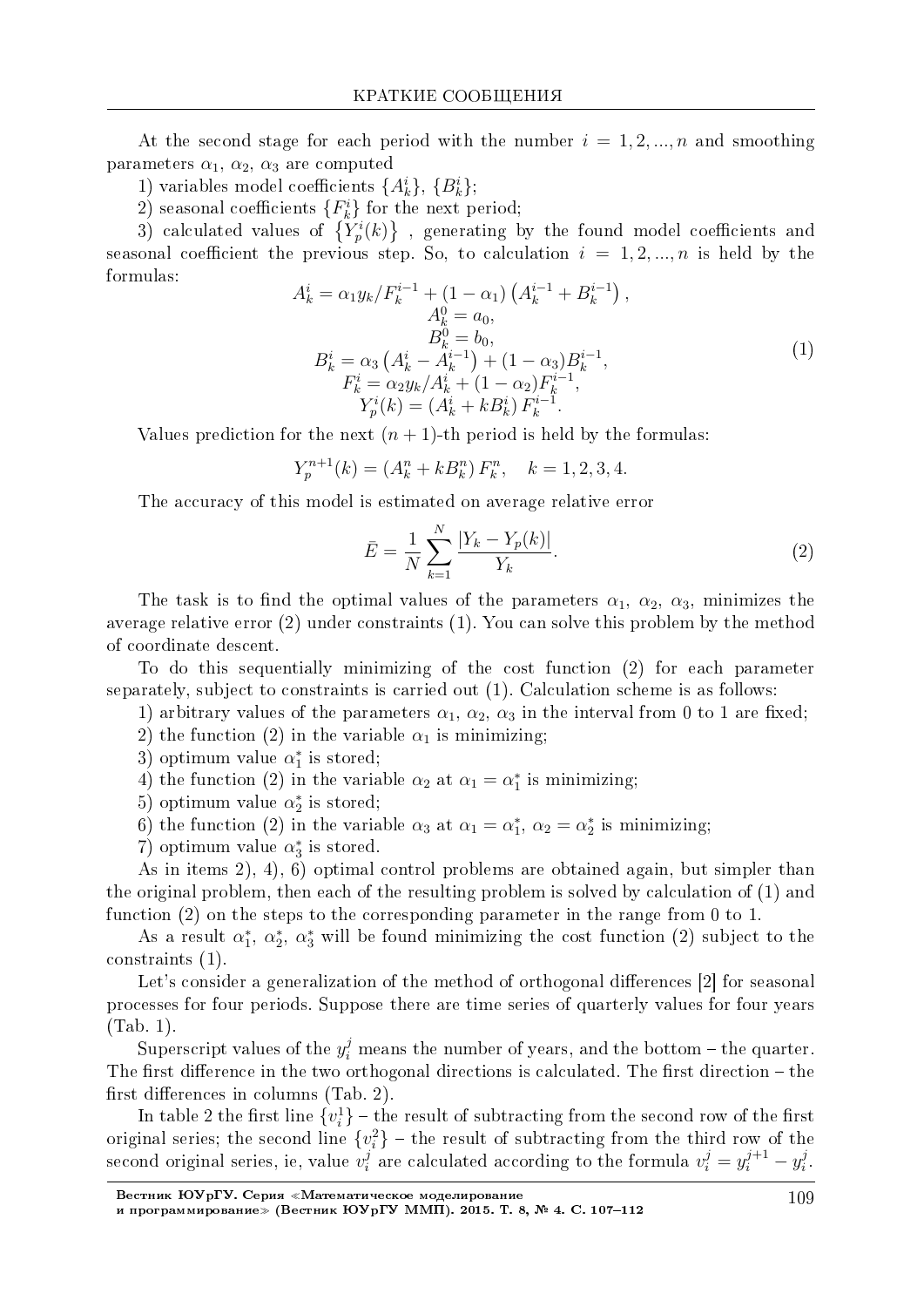## Table 1

| Year | $\sim$ |  |  |
|------|--------|--|--|
|      |        |  |  |
|      |        |  |  |
|      |        |  |  |
|      |        |  |  |

Quarterly revenues of the enterprise for four years

### Table 2

Changes of quarterly earnings data

| $v_1$    | $v_{\mathcal{D}}^{\perp}$   | $v_{2}$             | $\mathbf{a}$ |
|----------|-----------------------------|---------------------|--------------|
|          | $\sim$<br>$v_{\mathcal{D}}$ | $\Omega$<br>υ       |              |
| $v_1^3$  | $v_2^{\bar{3}}$             | -ō<br>$v_2^{\circ}$ | $\eta$       |
| $\eta$ . |                             |                     |              |

The second direction  $-$  the first row to the difference in the initial series obtained by subtracting values of the values of the first column from the second column, etc. (Tab. 3).

#### Table 3

Changes in quarterly revenue due to quarter

| $w_1^{\perp}$ | $w_2^{\perp}$        | $w_3^1$ | w <sub>i</sub> |
|---------------|----------------------|---------|----------------|
| $w_1^2$       | $w_2^2$              | $w_3^2$ | w,             |
| $w_1^3$       | $w_2^{\overline{3}}$ | $w_3^3$ | $w^3$          |
| $w_1$         | $w_2^*$              | $w_3^4$ | w              |

Here

$$
w_1^1 = y_2^1 - y_1^1, \quad w_2^1 = y_2^2 - y_1^2, \quad w_1^3 = y_2^3 - y_1^3, \dots
$$
\n(3)

By differences  $v_i^j$  $y_i^j$  and  $w_i^j$  we can predict quarterly value  $y_i^j$  $v_i^j$  for the fifth year. To do this gains quarterly  $P_i =$  $v_i^1 + v_i^2 + v_i^3$  $\frac{\sigma_i}{3}$ ,  $i = 1, 2, 3, 4$  are predicted first. This yields the first forecast for the fifth year:  $x_i^5 = y_i^4 + P_i$ .

On the other hand, using the values calculated by formulas (3), you can get

$$
B_j = \frac{w_j^1 + w_j^2 + w_j^3 + w_j^4}{4}, \ j = 1, 2, 3, 4.
$$

The second forecast for the fifth year:  $z_1^5 = x_1^5$ ,  $z_2^5 = x_2^5 + B_1$ ,  $z_3^5 = z_2^5 + B_2$ ,  $z_4^5 = z_3^5 + B_3$ . These predictions are different and therefore we use a linear combination, preference being given to changes of the index over the years, not quarterly, as index is seasonal:  $y_i^5 = 0, 6x_i^5 + 0, 4z_i^5, i = 1, 2, 3, 4.$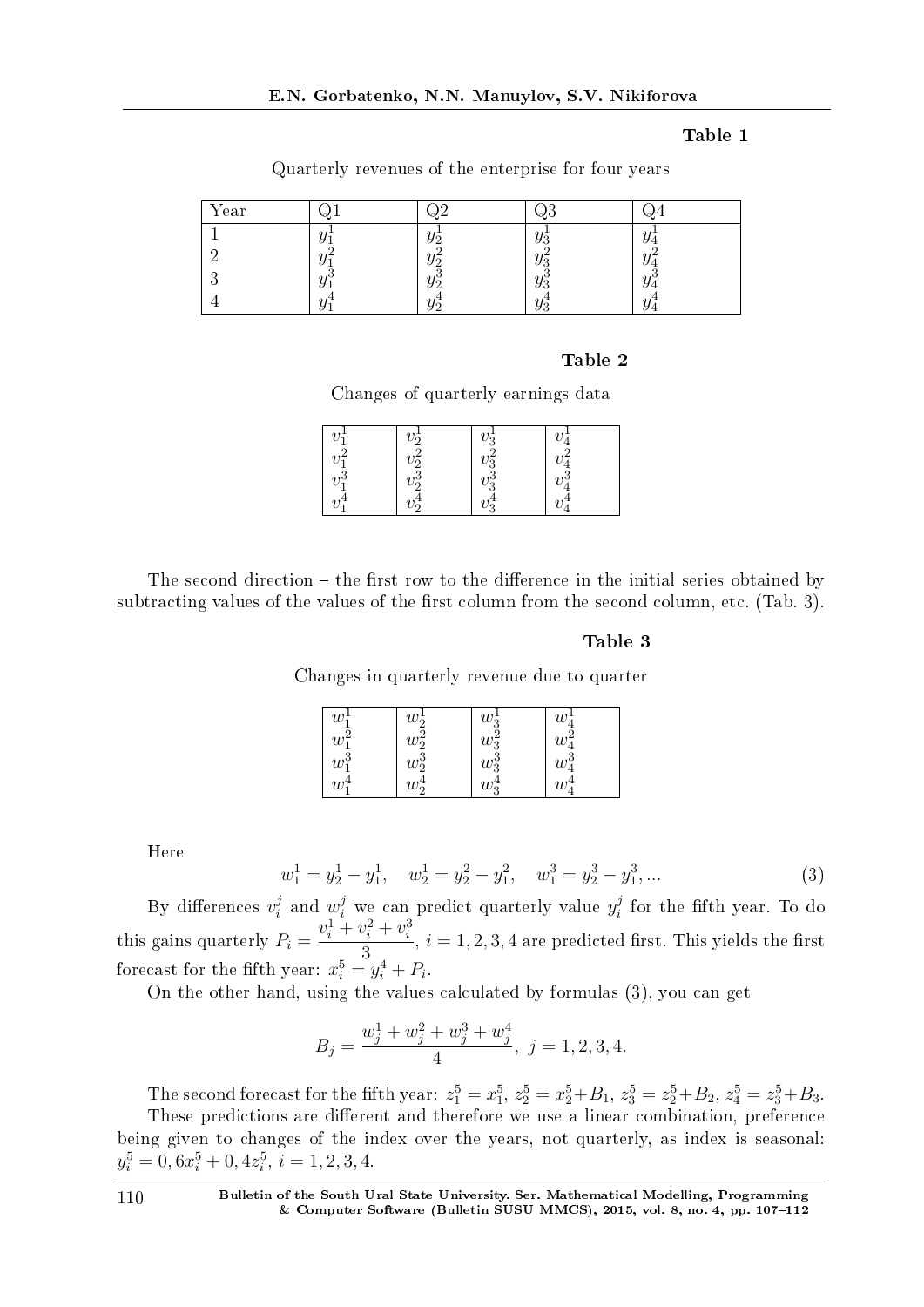To assess the accuracy of the prediction indicator of the average relative error is used. Prediction error for the *j*-quarter of third year is calculated as follows:  $E_j(3) = (y_j^2 + y_j^2)$  $v_j^1$ ) *−*  $y_j^3$ , and for the fourth year  $E_j(4) = (y_j^3 + v_j^2) - y_j^4$ .

The average relative error of the forecast for the j-th column is given by:

$$
\bar{E} = \frac{\frac{1}{2}(|E_j(3)| + |E_j(4)|)}{y_j^4}.
$$

The generalized forecast  $\hat{y}_0$  is represented as a linear combination of two private forecasts (forecast by Holt-Winter's method and the method of orthogonal differences):  $\widehat{y}_0 =$ ∑*m*  $\sum_{j=1} p_j \widehat{y}_j$  (*m*-number of combined forecasts), where the weights are calculated on the basis of the accuracy of private forecasts. Forecast accuracy is defined as the inverse of the average relative error of the forecast  $\frac{1}{\sqrt{2}}$  $\bar{E}_j$ .

Thus, the authors propose a new approach to enterprise income planning, based on the integrated use of two methods of prediction. Application of the developed method improves the enterprise management efficiency.

# References

- 1. Garmash A.N., Gasparian M.S., Gorbatenko E.N. [On the Application of Mathematical Methods in the Planning of the Organization's Revenue]. Ekonomika, statistika i informatika [Economics, Statistics and Informatics. Bulletin of the UMO],  $2011$ , no. 3, pp. 113–117.
- 2. Gorbatenko E.N. [Planning Income Postal Enterprises]. Obozrenie prikladnoy i promyshlennoy matematiki [Review of Applied and Industrial Mathematics], 2009, vol. 16, issue 5, pp. 830-832.

Received April 11, 2015

## ÓÄÊ 338.984 DOI: 10.14529/mmp150409

# МОДЕЛИРОВАНИЕ ДОХОДОВ ПРЕДПРИЯТИЙ НА ОСНОВЕ МЕТОДОВ ВЕКТОРНОГО ПРОГНОЗИРОВАНИЯ

 $E.H.$  Горбатенко, Н.Н. Мануйлов, С.В. Никифорова

В статье предложен новый подход к моделированию доходов предприятий, основанный на методах векторного прогнозирования. Сушествующие подходы к моделированию доходов базируются на использовании традиционных методов прогнозирования показателей экономической линамики, таких как средний абсолютный прирост